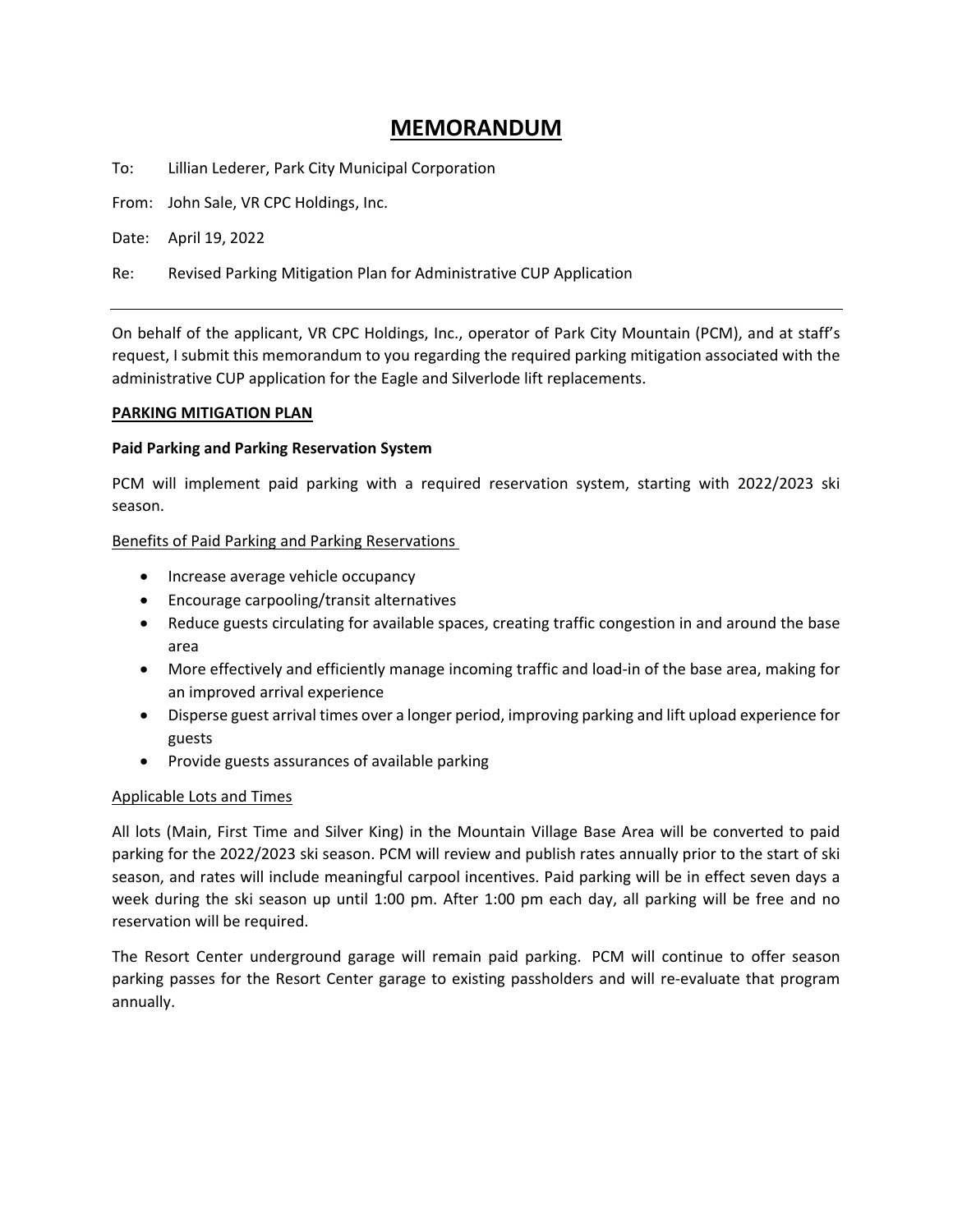#### Parking Reservation System

PCM will implement a required parking reservation system. The parking reservation system will require guests to make an advanced reservation and pay in advance for parking in the Mountain Village Base Area. Reservations will be required every day up until 1:00 pm.

Required reservations will also mitigate traffic congestion caused by guests who arrive at the base and circulate through the tight street network without finding a parking space. Reservation systems implemented at other resorts and large venues have proven to effectively deter guests who do not have a reservation from approaching or entering a reserved lot.

Reservations will be available online and via an app. Enforcement of the reservation system will be handled in conjunction with the enforcement of paid parking, which will be implemented by the thirdparty parking system manager. Resort will supplement with Resort or contract staff on the ground as needed

In addition to the third-party analysis detailed below, PCM has reviewed information provided by other venues that have implemented reservation parking, which confirmed anecdotally that a reservationbased parking system does drive a significant positive change in guest parking behavior, including dispersing guest arrival times. The assurance of parking availability decreases the pressure on traffic infrastructure during peak times.

PCM will implement a robust communications plan (see additional information below) regarding the mandatory parking reservation system at Mountain Village Base Area. Guests who arrive without reservations will be directed to another parking location, such as Canyons Village, the High School, or a park n' ride location.

## Communications Plans for Required Reservation System

PCM will implement the following communications plan to inform guests of the reservation requirement prior to and thorough the season.

- Website
	- o PCM will update its website to include prominent "know before you go" information, including paid parking, the reservation requirement and alternative parking locations.
	- o This messaging will also include promotion of the use of transit and carpools.
	- o PCM will explore options for notifying purchasers of PCM lift tickets, ski school lessons and rentals of the parking reservation requirement at the point of purchase.
- Social Media
	- o PCM will use social media channels to inform guests of the implementation of paid parking and about required parking reservations.
	- o This messaging will be pushed multiple times throughout the season, including frequent early season communications and communications around peak holiday periods.
- Geo-Fenced Email Communications
	- o PCM will use geo-fenced email communications to inform regional and local passholders of the implementation of paid parking and about required parking reservations.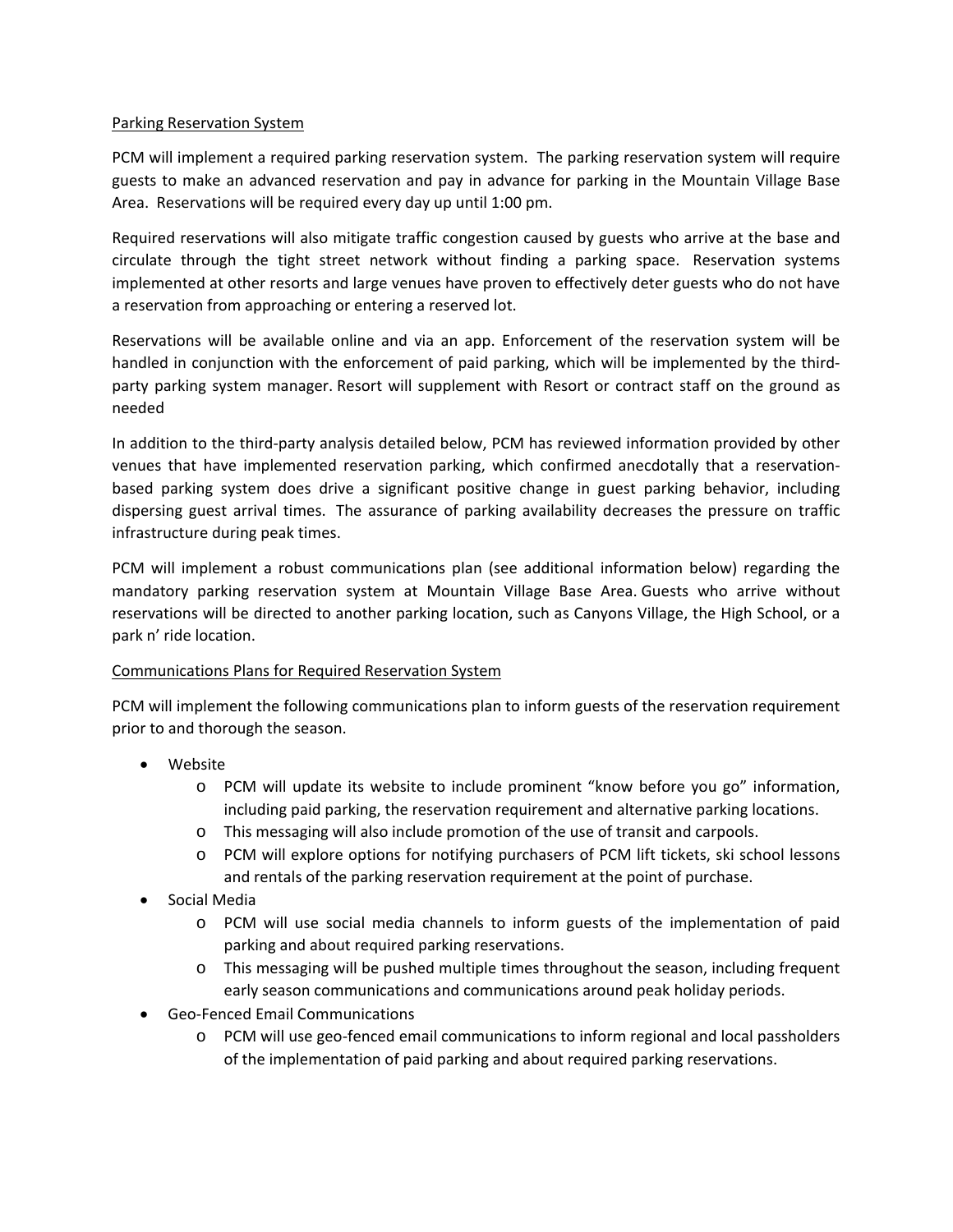- Local Messaging
	- o PCM will periodically contact local media, including KPCW, the Park Record and the Town Lift to request that they provide parking information to local guests.
- Text Messaging
	- o Beginning in the 2022/2023 ski season, PCM will implement a subscription text messaging service to provide guests with parking and traffic information. Guests will have the option to subscribe to updates. This will make real-time updates that are not dependent on a third party.
	- o This messaging will include day-of updates on the status of parking at PCM's two base areas with directions for guests on where to park along with periodic reminders of the parking reservation system and the requirement to make parking reservations.

### Operator/Management

This system will be managed by a third party, contracted through PCM. The third party will manage infrastructure, reservation platform, payment platform and enforcement. The system will be an internet and app-based system, allowing guests to make reservations and pay on their phones or mobile devices.

#### Employee Parking

PCM will review its employee parking policies annually. For the 2022/2023 ski season, PCM employees will park free of charge in the Silver King lot during non-peak periods, and at offsite locations (with PCMprovided transit) during peak periods.

#### Third Party Analysis of Parking Demand Impacts from Paid and Reservation Parking

Implementing a paid and reserved parking system at PCM is likely to both encourage day skiers to change how they travel (by carpooling or riding transit) and to distribute arrival times as day skiers will be assured to find a parking space. This combination of strategies will decrease the total demand for parking at PCM.

PCM retained Fehr & Peers, a nationally renowned third-party transportation and parking consultant, to analyze the expected reduction in parking demand based upon the operational shift to implementing paid parking. Fehr & Peers used a proprietary model based on a meta-analysis of 50 different parking studies. The existing parking supply and observed average parking demand from the 2021-2022 ski season was analyzed under a \$25/day pricing scheme for all existing base area parking. Relying on price sensitivities for different user groups, an 11% reduction in parking demand is achievable under a paid parking system at PCM. The anticipated potential reduction in demand will be achieved through an increase in vehicle occupancy and an increase in transit ridership.

The anticipated 11% reduction in parking demand is consistent with data collected at other Vail Resorts' operations that implemented a paid parking system. Beaver Creek Resort in Colorado instituted paid parking during the 2016/2017 ski season for all of its surface lots (940 spaces). The fee for the lots has remained \$10 for the day. Similar to PCM, parking is free starting at 1:00 pm. Prior to the implementation of paid parking, the Beaver Creek parking lots were filled on average 53 days per season. In the five years since the implementation of paid parking, parking lots have filled an average of 8 days per season.

Fehr & Peers also evaluated the impacts of implementing a parking reservation system. Similar programs have shown to be an effective tool to manage parking demand at other Utah ski resorts. Fehr & Peers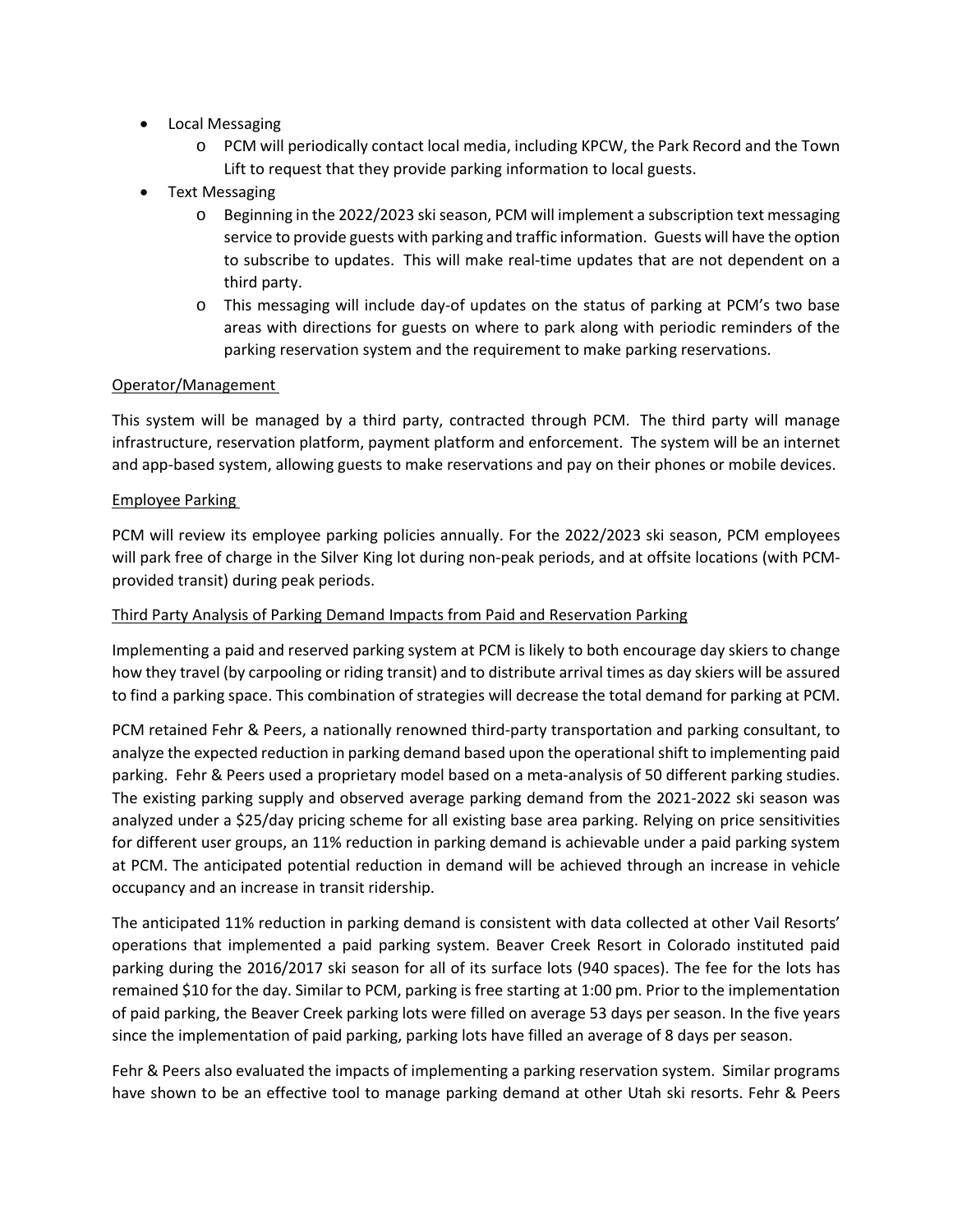reported that, based upon feedback from the Town of Alta's staff, implementation of the ski area's paid and reserved parking system has led to zero days on which day skiers have been turned around due to a lack of available parking on days in which it has been in effect.

### **Employee Parking at Munchkin**

For the 2022/2023 season, PCM will be adding approximately 90 spaces at Mountain Village by relocating some employee parking to the resort-owned lot on Munchkin Road. PCM will instruct employees to park at the resort-owned lot on Munchkin Road and provide transportation to and from this location for employees.

### **Employee Transportation Demand Management**

PCM uses the following measures to encourage employee transit use and discourage driving to the base area. PCM will adapt these measures to mitigate impacts of employee parking, based upon new technologies and/or platforms for incentivizing transit use and carpooling. The program currently has approximately 30 percent participation by employees.

- 1. UTA Van Share PCM pays for costs and helps facilitate placement in van share through UTA's program.
- 2. PC-SLC Connect PCM pays for the costs of a PC-SLC Connect pass for any employee who requests it. Over 7,000 trips of PC-SLC Connect were logged during the 2021/2022 ski season.
- 3. Transit Incentives PCM invested over \$3,000 and the City provided incentives over the last year to encourage use of transit. Employees who track and report their car pooling or transit miles are eligible for various prizes and events throughout the year.
- 4. Ride On Platform PCM has participated in the regional platform in partnership with Deer Valley, CVMA and the City to connect for ride sharing/carpool opportunities.

## **Prioritize Transit Circulation**

PCM also plans to maintain the circulation plan implemented in the second half of the 2021/2022 season, which prioritized bus and transit circulation through the site. Improved circulation through the site reduced travel times for transit, which serves as a driver for increased transit use.

Specifically, PCM will maintain the one-way westbound approach on Shadow Ridge Road with one dedicated lane for skier drop off (shown in red below) and one dedicated lane for transit vehicles only (shown in green below). This will direct drop off traffic into the current transit center (shown in red) and buses will serve the island between Lowell Avenue and the drop off center (shown in green). This will continue to provide drop off and transit only access on the portion of Lowell Avenue between Shadow Ridge Road and Manor Way ("Upper Lowell Avenue") during the AM peak period. (Blue arrows demonstrate areas of combined traffic flow)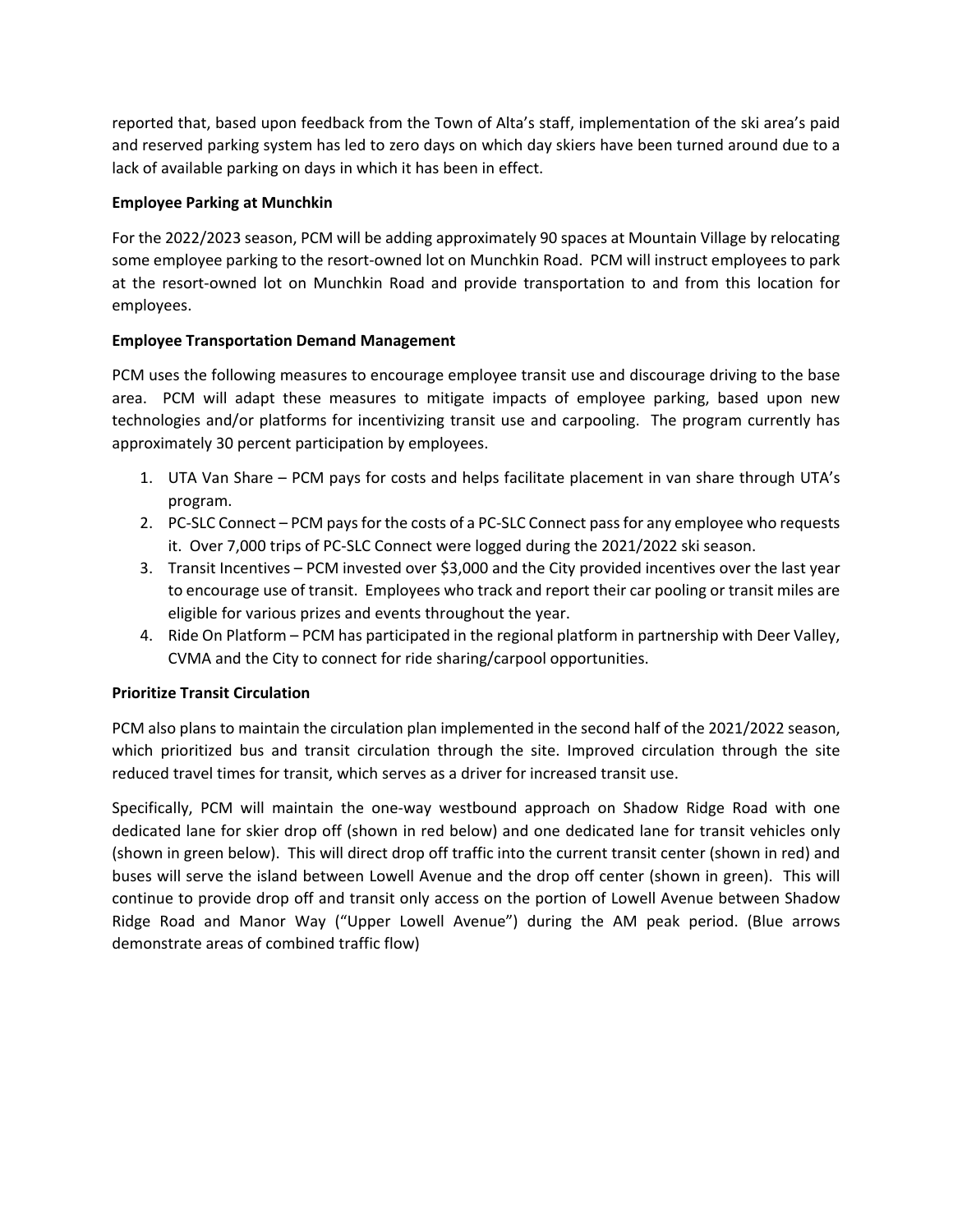

#### **IMPACTS OF LIFT IMPROVEMENTS**

Section 2.3.6 of the Development Agreement notes that the developer must mitigate any impacts to parking associated with any proposed increase in lift capacity through submission of a Parking Management Plan.

PCM is proposing two lift replacements projects for the 2022 summer construction season, 1) the removal and replacement of Silverlode, and 2) the removal of the existing Eagle and Eaglet and replacement with the installation of the new Eagle lift (Lift A in MUP). As included with our submission, this results in an increase in CCC of 290 (from current 12,570 to 12,860).

As provided in a memorandum from SE Group (see Exhibit A to this memo), these upgrades will not generate an impact on parking. SE Group, who is the leading national expert on ski area planning, states that "the overall capacity of the mountain will not significantly increase" with these lifts, based "largely on the fact that these lifts are replacement lifts."

This is consistent with the City's approach to previous lift projects. Since 2015, the applicant has received approval to replace two existing lifts – Motherlode and King Con – and add a new lift – Quicksilver Gondola. As part of the administrative CUP approvals for the Motherlode and King Con replacements, staff specifically found that "no additional parking will be required for the lift replacement" (Finding of Fact #18 of PL-15-02678 and PL-15-02679).

The Quicksilver Gondola approval required an amendment to the Mountain Upgrade Plan as that lift was a new addition to the plan. As part of the Quicksilver Gondola approval, the Planning Commission specifically found "the proposed [Quicksilver] Gondola does not need more parking as it functions only as an access/transfer lift between existing ski operations and has not been designed with round trip skiing on it." (Finding of Fact #49 of PL-14-02600).

The proposed Silverlode and Eagle lift improvements serve the same function as these previously approved lifts, providing access to existing terrain or functioning as a transfer to access existing terrain.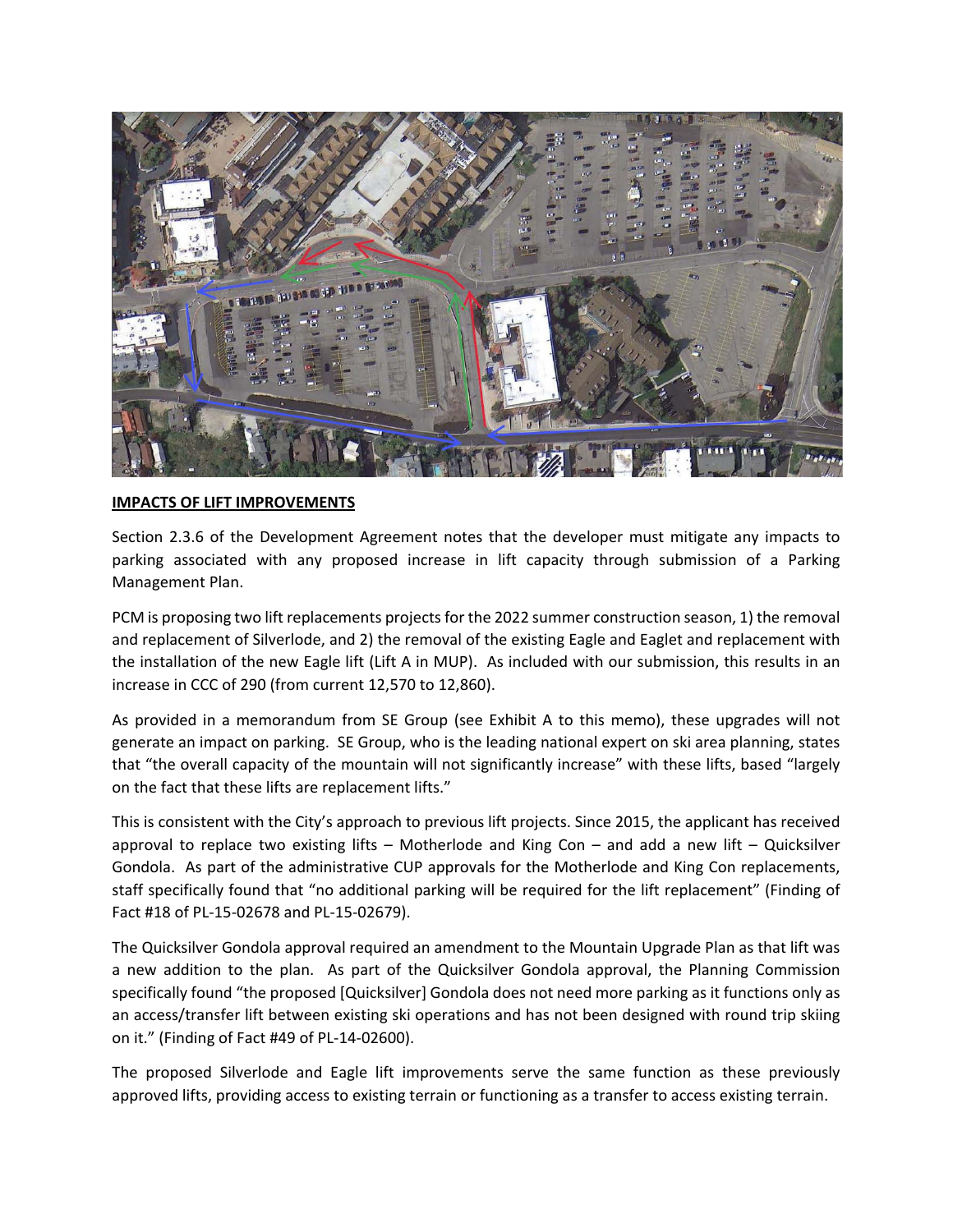Despite the fact that SE Group has concluded that there is no impact to parking associated with these lifts, staff has cited a previous submission as part of the separate application made by SE Group related to CCC and skier parking. Based on analysis by SE Group and Fehr & Peers, the following updated analysis demonstrates adequate parking is available for the minimal increase proposed with these lift upgrades.

| Total CCC for Park City side of PCM      |                                           |       | 12,860 12,570 existing + 290 increase                                                            |
|------------------------------------------|-------------------------------------------|-------|--------------------------------------------------------------------------------------------------|
|                                          | Accessing from Town and Silver Star Lifts |       | 1,325 950 from Town Lift and 375 from Silver Star                                                |
|                                          | Guests within walking distance            |       | 4,310 3,249 from lodging in 1996; 437 from Marriott Mountainside; 624 from nightly rental houses |
|                                          | Transit/drop off                          |       | 2,449 1800 from transit/398 from hotel shuttles/251 from drop off/ride share                     |
| Total skiers remaining (require parking) |                                           | 4,776 |                                                                                                  |
|                                          | Average Vehicle Occupancy                 |       | 2.7 2.7 based upon SE Group anticipation with paid parking                                       |
|                                          | <b>Total Parking Spaces Required</b>      | 1,769 |                                                                                                  |
|                                          | 11% Reduction for Paid Parking            |       | 195 Based on F&P analysis                                                                        |
|                                          | <b>Total Required</b>                     | 1,574 |                                                                                                  |
|                                          | <b>Total Existing Parking Spaces</b>      |       | 1,586 1200 in surface lots; 265 in Resort Center; 75 in Sweetwater; 17 in Legacy/Marriott        |
|                                          | <b>Current Surplus</b>                    | 12    |                                                                                                  |
|                                          | <b>Proposed Spaces</b>                    |       | 90 Relocate 90 employees from base to offsite                                                    |
| <b>Total Parking Space Surplus</b>       |                                           | 102   |                                                                                                  |

Per SE Group analysis as part of a separate application, paid parking is estimated to increase AVO to, at a minimum, 2.7. Per Fehr & Peers analysis, paid parking and a reservation system are anticipated to reduce demand by 11%.

#### **SUMMARY**

PCM's planned parking mitigation combines the transformational impact of paid and mandatory reservation parking with incremental parking capacity, an enhanced employee transportation demand management plan, the relocation of 90 employee spaces to an offsite location, and implementation of transit priority and parking protocols to move cars efficiently in and around the base area.